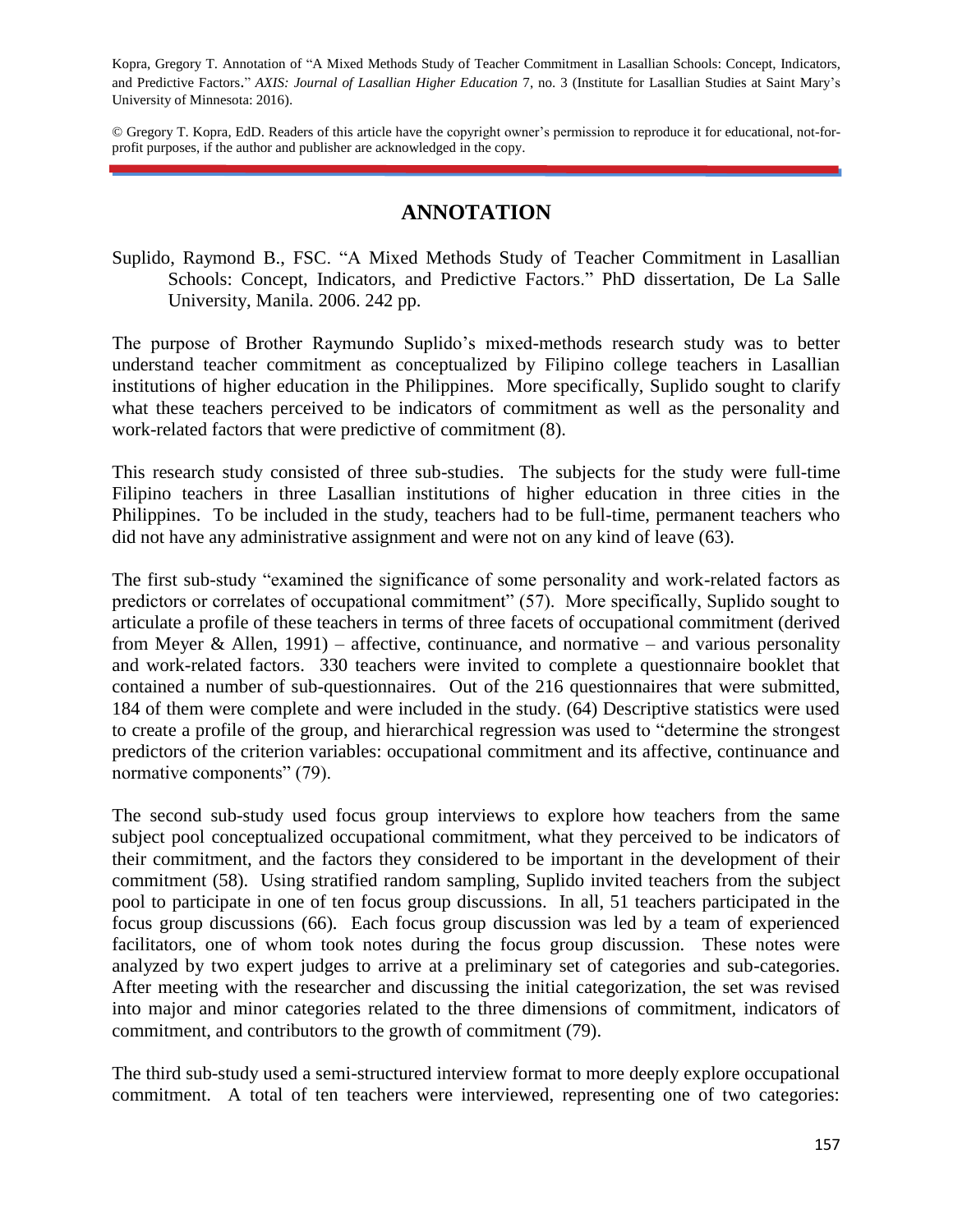strongly committed teachers (who were either recommended by their peers or administrators or self-identified as such), or former teachers who had left the profession and were now engaged in another profession\* (66-67). "Semi-structured Interview Guide for Strongly Committed Teachers" and a "Semi-Structured Interview Guide for Former Teachers" were used, with the framework for each guide coming from the questions discussed in focus groups (75-76). A content analysis was done on the interview reports, using the categories that emerged from the second study.

The results of the statistical analysis of the questionnaire data in study one revealed a picture of college teachers in Lasallian schools as, among other things, conscientious, dependable, responsible, self-disciplined, with a strong affective commitment to teaching (meaning that they teach because they want to) and "more than slightly committed to their occupation due to a sense of duty or obligation" (199). Hierarchical regression analysis indicated that the most reliable predictors of teacher occupational commitment were job satisfaction and perceived organizational support – both work-related predictors (201) that point more toward interdependence than independence.

Analysis of the Focus Group Discussion data from study two yielded three major categories of occupational commitment: motivational, affective, and behavioral (108). Within each category were a number of sub-categories (109, 113-1114, 116-117). The focus group data yielded this definition of occupational commitment: "The commitment of teachers to their occupation is a psychological state with three dimensions: motivational ('why I am committed to teaching'), affective ('what I feel as a committed teacher'), and behavioral ('what am I doing or will do as a committed teacher')" (119). The focus group discussion data also yielded a list of "attitudinal and behavioral indicators of strong commitment" (129). These indicators reflected and expanded upon each of the three dimensions of the model. Finally, the focus group discussions also yielded a list of factors identified by focus group participants as contributing to the development of their commitment. Suplido concluded his discussion of study two with this statement: ". . . the qualitative data showed that external or environmental factors played a very significant role in the development and persistence of occupational commitment. Internally held beliefs and convictions, interacting with interpersonal and socio-cultural factors, were strengthened or weakened by actual environmental conditions" (139).

For study three, the results of the semi-structured interviews of the strongly-committed teachers were presented as individual cases. Each case began with a brief bio of each person, a summary of his or her insights with regard to teacher occupational commitment, and a summary of the factors he or she identified as contributing to a deeper teacher commitment (140). These cases were followed by three cases of former teachers who had moved on to another occupation. These cases reported the following: what led each person to become a teacher, how they understood commitment to teaching and/or his or her present occupation, and what led him or her to leave education (157). A review of these cases revealed that the findings in study three were generally consistent with the findings in study two (175).

A general discussion that integrated the findings of the three studies highlighted some important findings: first, a three-dimensional model of teacher commitment, including its predictors and